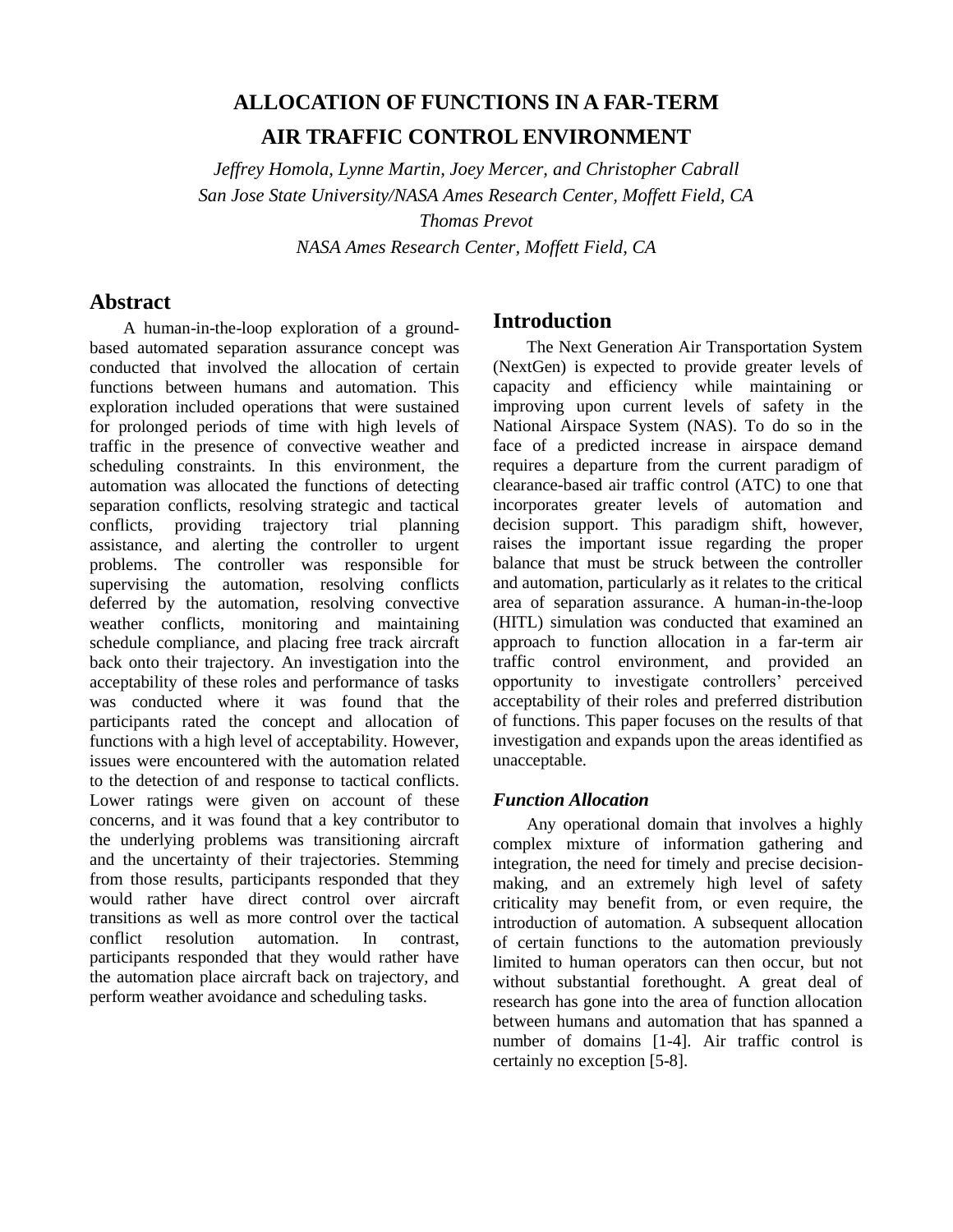The nature of the ATC task coupled with the historical and projected increases in air traffic demand in the NAS has resulted in a variety of research and concept development efforts that incorporate varying levels of automation and allocate functions according to particular focus areas. Two primary focal points that define this area of research are the air- and ground-based approaches to separation assurance and air traffic management as a whole. Broadly speaking, in the air-based approach [9], certain tasks and functions (e.g., spacing, metering, providing safe separation) currently performed by controllers are re-allocated to the flight decks of aircraft.

In the ground-based approach, tasks and functions continue to reside with the control room and related infrastructure. However, function allocation is not directed between controller and pilot, but rather between controller and automation. The Advanced Airspace Concept (AAC) [10] developed by Dr. Heinz Erzberger is one approach that proposes the application of automation to such duties as conflict detection and resolution in both strategic and tactical timeframes, weather avoidance, and metering.

Despite its promises and underlying intent, the efficacy and benefits of automation are not necessarily guaranteed. Within the context of ATC operations, the integration of automation is often thought of as a means of reducing controller workload and summarily providing a path toward accommodating higher levels of air traffic. However, with saturated airspace and automation performing functions that today aid in the construction of situation awareness and maintain controller engagement in the sector's status, it is not clear whether such a path is feasible or acceptable.

Previous studies have shown positive support for this path [11-13], but few, if any, have examined an environment in which operations involving high levels of automation have been carried out in any sustained manner. Performing such an examination allows for a more relevant perspective and the identification of vital issues for a concept and its components than can be gained through brief exposures in isolation.

## *HITL Simulation*

To partly address this issue, a HITL simulation was conducted in the Airspace Operations Laboratory at the NASA Ames Research Center [14] that explored control room operations in a far-term environment. This exploration consisted of four, three-hour simulation runs that tested the limits of airspace capacity and complexity. Such an environment required high levels of automation and humans interacting with it at various levels. This architecture allowed for an investigation into the function allocation issues that arise when tested in such an environment for prolonged periods of time as well as the acceptability of such operations.

# **Method**

## *Participants*

Six current Federal Aviation Administration (FAA) front line managers from different en route centers who were current on radar served as test participants. Each rotated through radar and area supervisor positions in order to operate and evaluate the concept from the two perspectives. Four recently retired controllers staffed the remaining test positions. Four additional retired controllers acted as confederate "Ghost" controllers that managed the air traffic outside of the test area. Ten general aviation pilots participated as pseudopilots and managed the flight decks of the simulated aircraft.

## *Experimental Design*

This study was a 2x2 within-subjects design with Metering and Weather serving as the independent variables (Figure 1). The levels of Metering were Light and Heavy, which related to relative numbers of aircraft scheduled to area airports that also required adjustments and active management to meet scheduled times of arrivals. The distinction between Light and Heavy also translated to overall traffic load in that participants experienced higher levels of traffic in the Heavy Metering conditions than in the Light Metering conditions. As a comparison, the Light-Metering scenarios consisted of 2,216 simulation aircraft whereas the Heavy-Metering scenarios contained 3,060 aircraft.

The levels of the Weather variable were Growing and Decaying. This related to the change in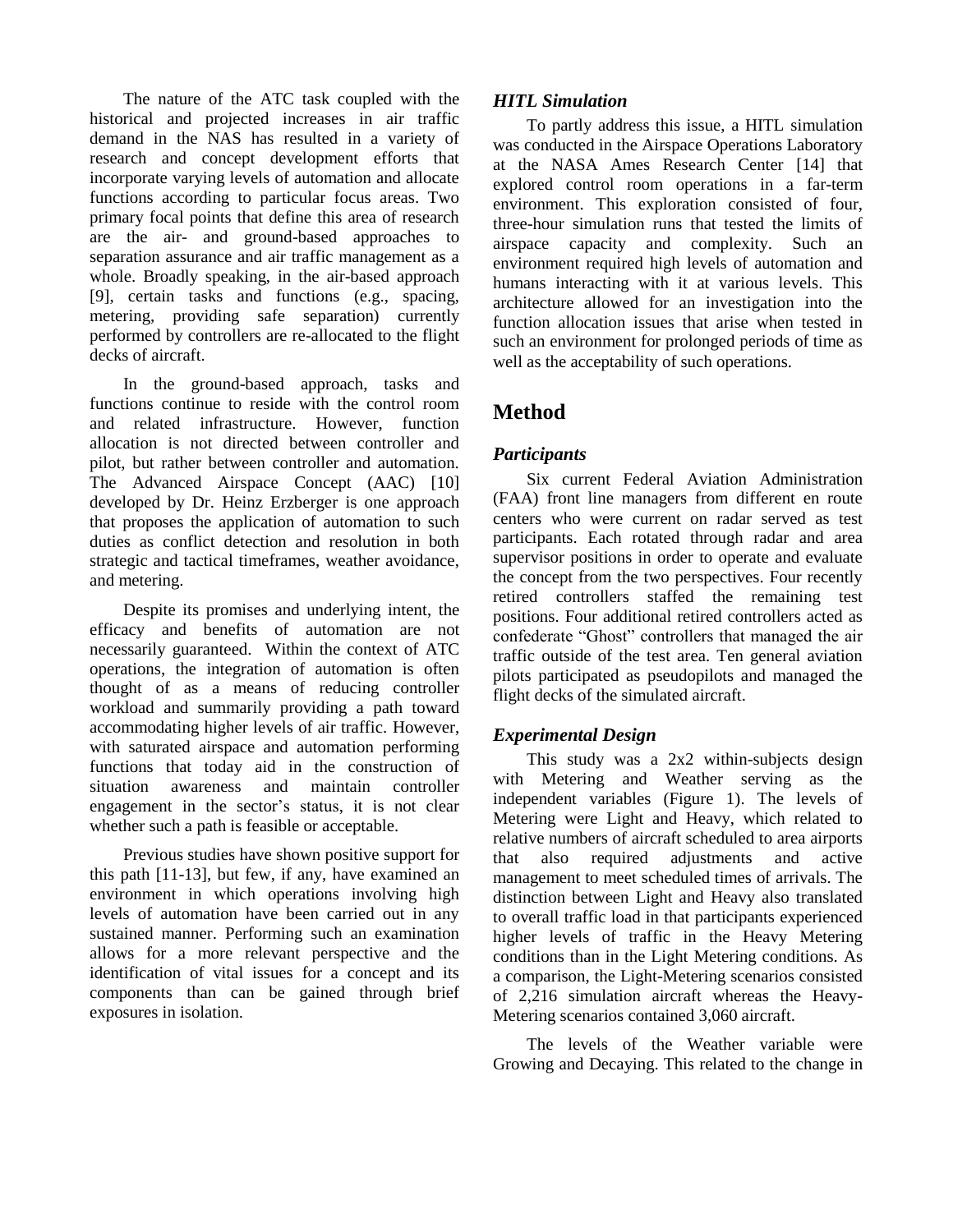convective weather patterns over time as they transited the test airspace. In the Growing Weather conditions, convective weather began developing at approximately the midpoint of the simulation run and grew large enough to impact a significant portion of the test airspace. In the Decaying Weather conditions, the run started with weather already impacting the test airspace. As the run progressed, the weather dissipated as it exited the test airspace.



**Figure 1. Experiment matrix for the Metering and Weather variables**

#### *Airspace*

A total of eight, en route test sectors were staffed. As shown in Figure 2, four of the sectors were from the eastern portion of Kansas City Center (ZKC) and the other four were from the western portion of Indianapolis Center (ZID). This area was selected based on prior work and for its range of complexity with some sectors consisting of predominantly level overflights, and others having a mixture of overflights and transitioning aircraft. The altitude strata of the test area were set at flight level (FL) 290 and above.

#### *Operational Environment*

The environment simulated in this study was designed to incorporate a number of elements envisioned to be part of NextGen. In terms of aircraft and flight characteristics, full air-ground data communication (Data Comm) and Automatic Dependent Surveillance-Broadcast (ADS-B) equipage was assumed for all aircraft occupying the airspace. Trajectory Based Operations were also assumed to be in effect in which all flights were on their user-preferred, 4-D trajectories and pre-cleared for their departure and arrival transitions.



#### **Figure 2. Test airspace centered on the adjacent areas of ZKC and ZID centers**

The environment experienced in the control room included sustained levels of high traffic density (with peaks sometimes in excess of 60 aircraft within a sector) in the presence of convective weather and scheduling constraints to area airports. Such an environment required a significant departure from the standard mode of operations conducted today. As shown in Table 1, many of the tasks and functions currently assigned to controllers were instead assigned to ground-based automation.

The automation in this environment was responsible for handoffs and transfers of communication, detection of aircraft and weather conflicts, and the resolution of strategic aircraft conflicts (greater than three minutes to loss of separation) within defined parameters. Tactical aircraft conflicts (less than three minutes to loss of separation) were also handled by the automation through transmission of vectors to one or both involved aircraft via air-ground Data Comm. While controllers were responsible for weather avoidance, schedule conformance, and ensuring aircraft rejoin their trajectories following tactical vectors, their overall role in the separation task shifted from active control to management by exception [15].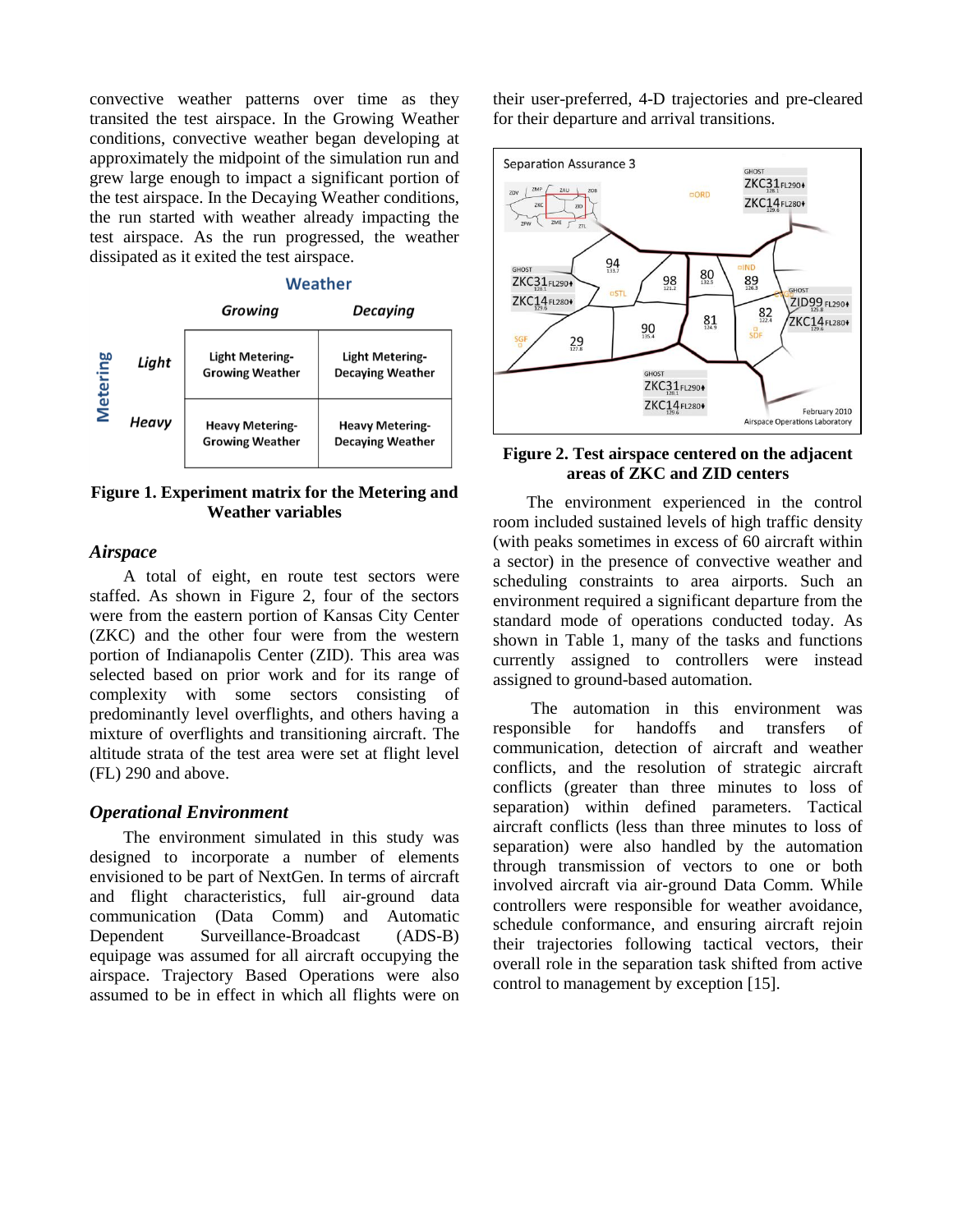| <b>Automation</b>                                            | <b>Controller</b>                                                           |
|--------------------------------------------------------------|-----------------------------------------------------------------------------|
| <b>Detect Separation Conflicts</b>                           | Supervise the automation                                                    |
| Resolve trajectory-based conflicts (if within<br>tolerances) | Resolve trajectory conflicts flagged by the<br>automation                   |
| Resolve all time-critical traffic conflicts                  | Resolve convective weather conflicts                                        |
| Alert controller to urgent problems                          | Monitor and maintain schedule compliance                                    |
| Provide trajectory planning assistance                       | Place aircraft back on trajectory following<br>automated tactical maneuvers |

**Table 1 Allocation of functions between the automation and controller**

Just as the environment required a change in the task distribution and roles of the automation and controller, it also required a change in the way that information was displayed (Figure 3). In current en route operations, all aircraft within a sector of ownership are displayed with full data blocks. This is an important requirement as the information contained in the data block and the act of engaging with it helps controllers build and maintain situation awareness of the sector. However, with traffic levels ranging from twice to three times current levels as they did in this simulation, data blocks would quickly saturate the display, forcing the controller to spend an inordinate amount of time trying to separate them. As a result, by default all aircraft were displayed with a limited data block that denoted current altitude and transitioning status when applicable.

With limited data blocks on all aircraft, and the automation handling routine and most separation tasks, the controller was free to focus on weather avoidance and scheduling constraints. The only need to divert from those tasks was when the automation alerted to conflict situations outside its operating bounds or to follow up on a tactical conflict resolution.

#### *Setup and Apparatus*

A total of eight R-side sector positions were staffed. The positions were divided into two separate control rooms according to center such that the four ZKC positions were in one room, and the remaining four ZID positions in another (see Figure 4 for the actual layout of sector positions in one room). Each room was also staffed by an area supervisor that had two workstations available for use. One station was

used primarily for traffic assessment and display, which controlled a wall projection of a Traffic Situation Display and traffic load graphs for each test sector. The other station was used for schedule monitoring and management when necessary.



#### **Figure 3. Advanced display with convective weather, interactive timeline and conflict list, with over 50 aircraft in the sector**

Three confederate "ghost" stations were staffed that controlled aircraft outside of the test airspace. ZKC Ghost High controlled aircraft to the west, ZID Ghost High controlled aircraft to the east, and Ghost Low controlled aircraft below FL 290. A total of 10 pseudopilot stations were also staffed. Each station was assigned the aircraft owned by each associated test and "ghost" sector.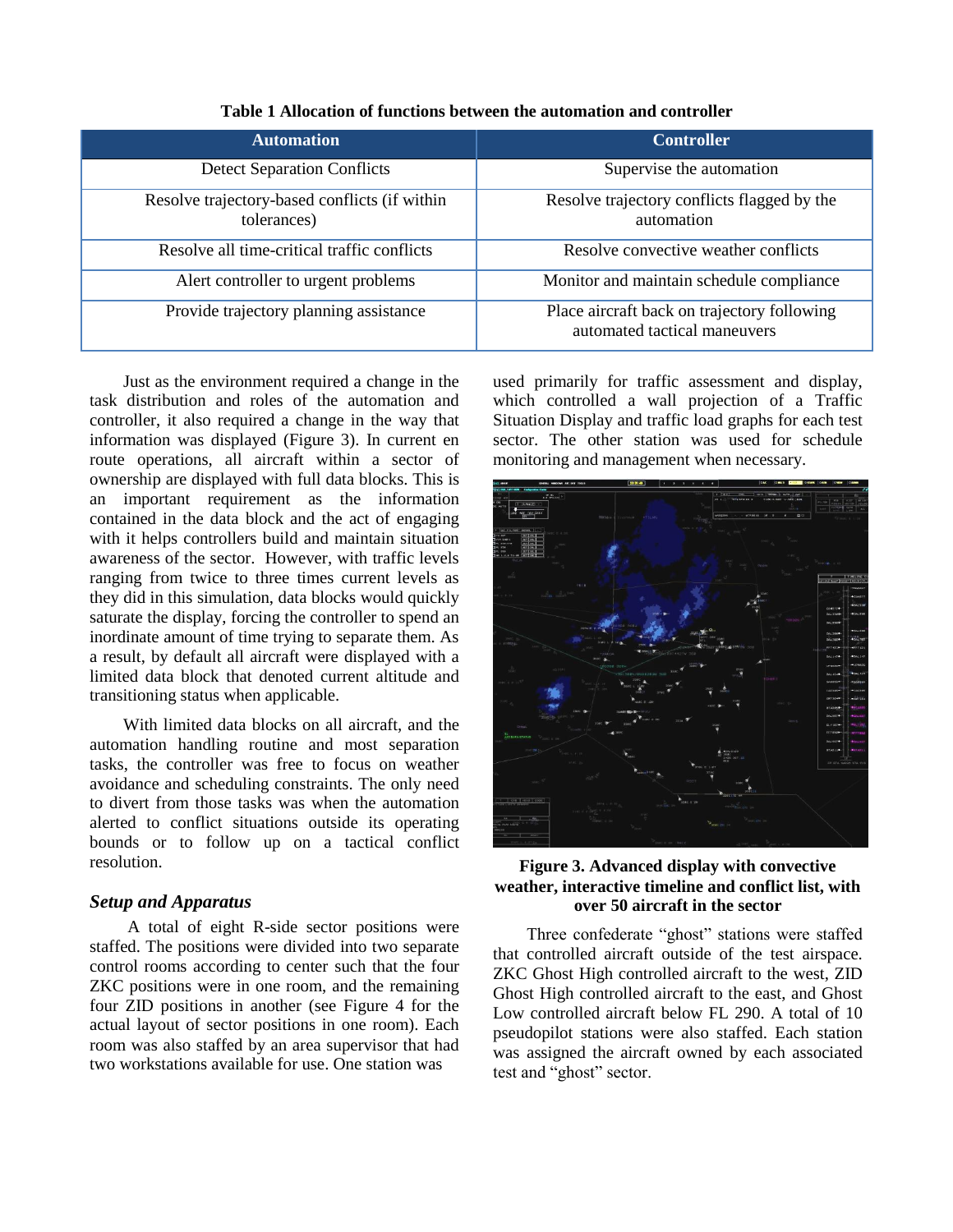The common thread that linked all of the stations described was the Multi Aircraft Control System (MACS) software [16]. MACS allows for a wide range of simulation and rapid prototyping capabilities. The scalability of the software provides the ability to produce not only high-fidelity emulations of current displays and interfaces, but extends to the development of conceptual displays, systems, and environments such as those used in this study. All of the stations used in this simulation were networked, and data was communicated between them via the Aeronautical Data Link Radar Simulator. MACS' data collection function was used to record and output a range of data for later analysis. Separate screen recordings of each station were also captured to support the analysis.



**Figure 4. Layout of the four R-side positions in the ZID control room during the study**

#### *Procedure*

After receiving informed consent from all participants, three days of training were conducted in which they were initially briefed on the concept then stepped through the tools and procedures. This portion involved verbal instruction combined with hands-on interaction with the tools in the laboratory.

Following the training period, formal data collection runs were conducted over the course of four afternoons. The runs were three hours in length and tested the four conditions outlined in the Experimental Design subsection. The first condition tested was Light-Metering/Growing Weather followed by Heavy-Metering/Decaying Weather, Light-Metering/Decaying Weather, and finally Heavy-Metering/Growing Weather.

Controller participants were first assigned to one of four, three-person teams. Throughout the course of each run, these teams rotated through two adjacent sectors such that each sector in the pairing was worked by each team member for one hour. The participants rotated through the positions according to a published schedule. Shift changes consisted of a relief briefing by the outgoing controller, followed by a sign-in entry by the oncoming controller. The relieved controller was then on break for 30 minutes. The first portion of this break was allotted for a short online questionnaire taken in the break room, and the rest of the time was free.

During the runs, the participant controllers operated according to the function allocation outlined in Table 1. Ground-based automation detected strategic aircraft conflicts and displayed related information to the controller in an interactive conflict list (shown in the upper right hand corner of Figure 3). With less than 10 minutes and greater than three minutes to predicted loss of separation (LOS), the automation attempted to find a resolution according to the algorithm developed as part of AAC. If the resulting resolution involved a heading change that was 60 degrees or less, an altitude change that was less than 2200 feet, and a speed change that was 50 knots or less, the resolution clearance was uplinked directly to the appropriate aircraft. The clearance was then automatically loaded and executed through the aircraft's flight management system (FMS). While the controller was not involved in this process, they were notified of the status through the conflict list: a status box on the associated conflict pair's row turned cyan to denote that the resolution was being developed, and, if successful within the stated parameters, the status color changed from cyan to green as the uplink occurred. An additional form of feedback regarding the uplink was available through the datalink status list.

If the resulting resolution exceeded the stated parameters, the status box turned yellow, which signified that the automation had deferred the resolution of the conflict to the controller. A number of options were available for the resolution of such conflict situations. An automated resolution could be requested through the conflict list or directly through the aircraft data blocks, modified if necessary, and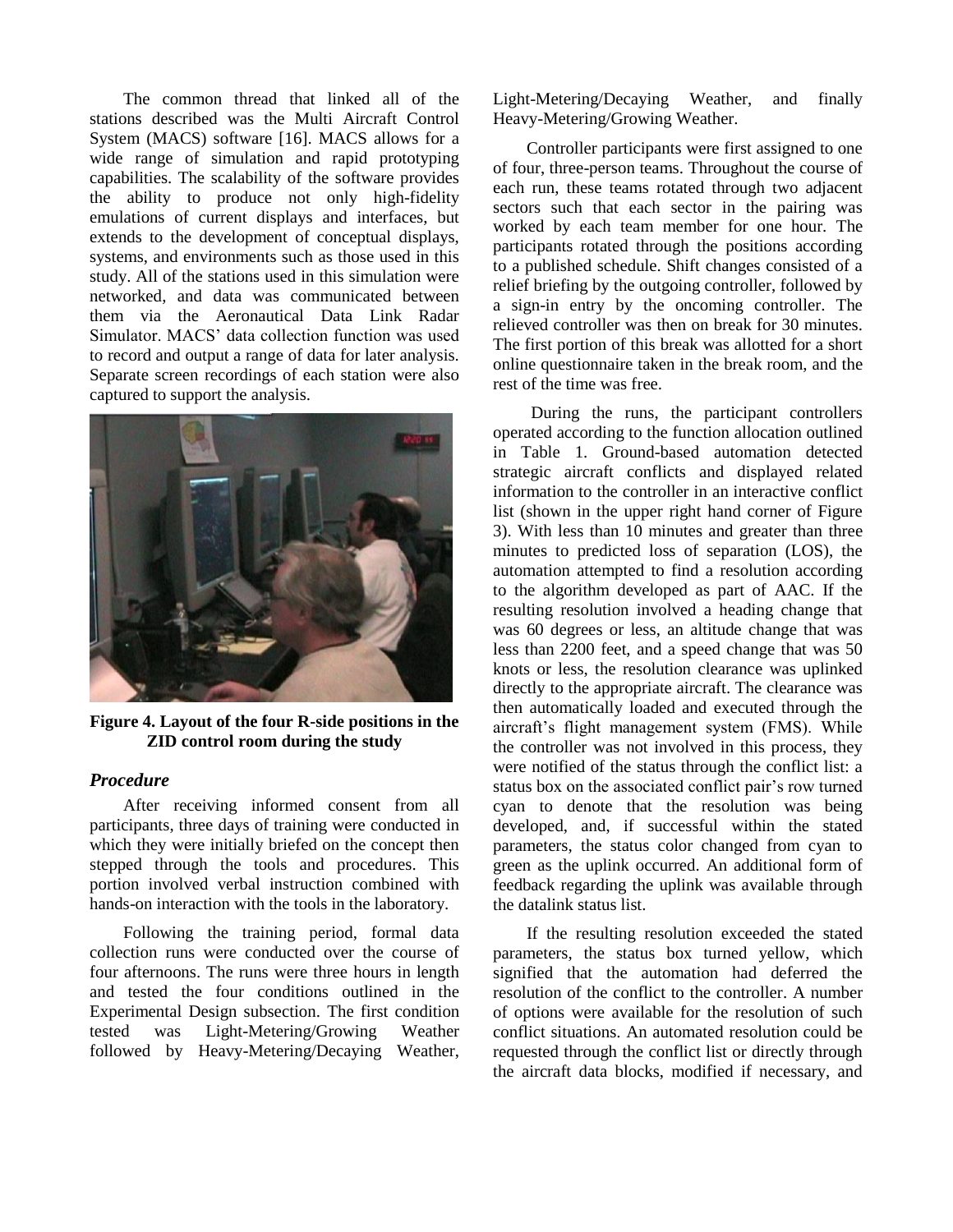uplinked manually. A specifically tailored resolution could also be developed by the controller through the manual trial planning of trajectories. The trial plans were probed for conflicts in real time and feedback was provided on the display regarding the predicted conflict status. When deemed a suitable resolution, the trial plan could be manually uplinked to the aircraft. In addition to the options just described, the controllers always had the ability to issue verbal clearances as they do today.

In the case of urgent conflicts (less than five minutes to LOS) aircraft symbols were highlighted in yellow on the display. If a conflict progressed to, or was detected with less than three minutes to LOS, tactical vectors were developed by a separate algorithm module for one or both aircraft in the conflict pair. On the display, the involved aircraft were highlighted in red and their data blocks were pushed up to be full. Included in the data block was additional information regarding which aircraft would receive a tactical vector, and what the direction of turn and new heading would be. Once stable, these vectors were sent directly to the aircraft in an attempt to avoid a LOS. Once executed from the flight deck, the aircraft began their turns and the display indicated that they were in free track status. It was then the controller's task to rejoin the aircraft to their original trajectories.

In addition to separation functions, controllers were expected to manage timelines and scheduling constraints to area airports as well as initiate weather avoidance maneuvers. In terms of scheduling, the airports with meter fix constraints were BNA, CVG, MSP, ORD, SDF, and STL. Controllers were tasked with ensuring arrivals to these airports met their Scheduled Time of Arrival (STA). To aid in this task, sector positions were augmented with interactive timelines (shown to the right of Figure 3) that presented each aircraft's Estimated Time of Arrival (ETA) relative to its STA. If the two were out of sync, the controller could request an autogenerated clearance solution to align the ETA with the STA through the timeline. Additionally, aircraft that were early or late relative to their STA had an indication of the time difference included in the data block information. A solution could also be requested through this portal, or a trial plan trajectory could be initiated and manipulated. The impact of the proposed trajectory on the time difference was updated in real time. Once a satisfactory solution was reached, it was manually uplinked to the aircraft.

For weather avoidance, aircraft predicted to penetrate convective weather had data block information that included a blue number, which denoted the predicted time to penetration. In this case, controllers initiated a trial plan trajectory and manipulated it in such a way as to avoid the weather. As the trial plan was manipulated, it was also conflict probed and the time to weather impact updated in real time. Once a clear trajectory was found, the trial plan was manually uplinked to the aircraft.

At the conclusion of each run, participants completed an online questionnaire. Following the final data collection run, a comprehensive postsimulation questionnaire was presented to each participant that covered a range of topics related to the concept and operations as they were presented in the simulation. This was followed by a debrief discussion in which the participants were invited to interact with the researchers to discuss their experience and impressions of the overall simulation and to expand upon topics touched upon in the questionnaires.

## **Results**

The primary results from this simulation were previously reported in [17]. Conclusions reported there were that the concept of ground-based automated separation assurance, as tested, was able to provide consistent benefits in terms of throughput. The automation performed well, overall, particularly considering the density and complexity of the environment. Participants reported general acceptability of the concept, and also provided valuable insight into some of the issues related to their role within the concept and the allocation and performance of functions as they were defined and tested.

The following results and ensuing discussion explore these insights through a combination of subjective data provided by the post-run and postsimulation questionnaires, and objective system data used as a vehicle for supporting and quantifying the subjective data.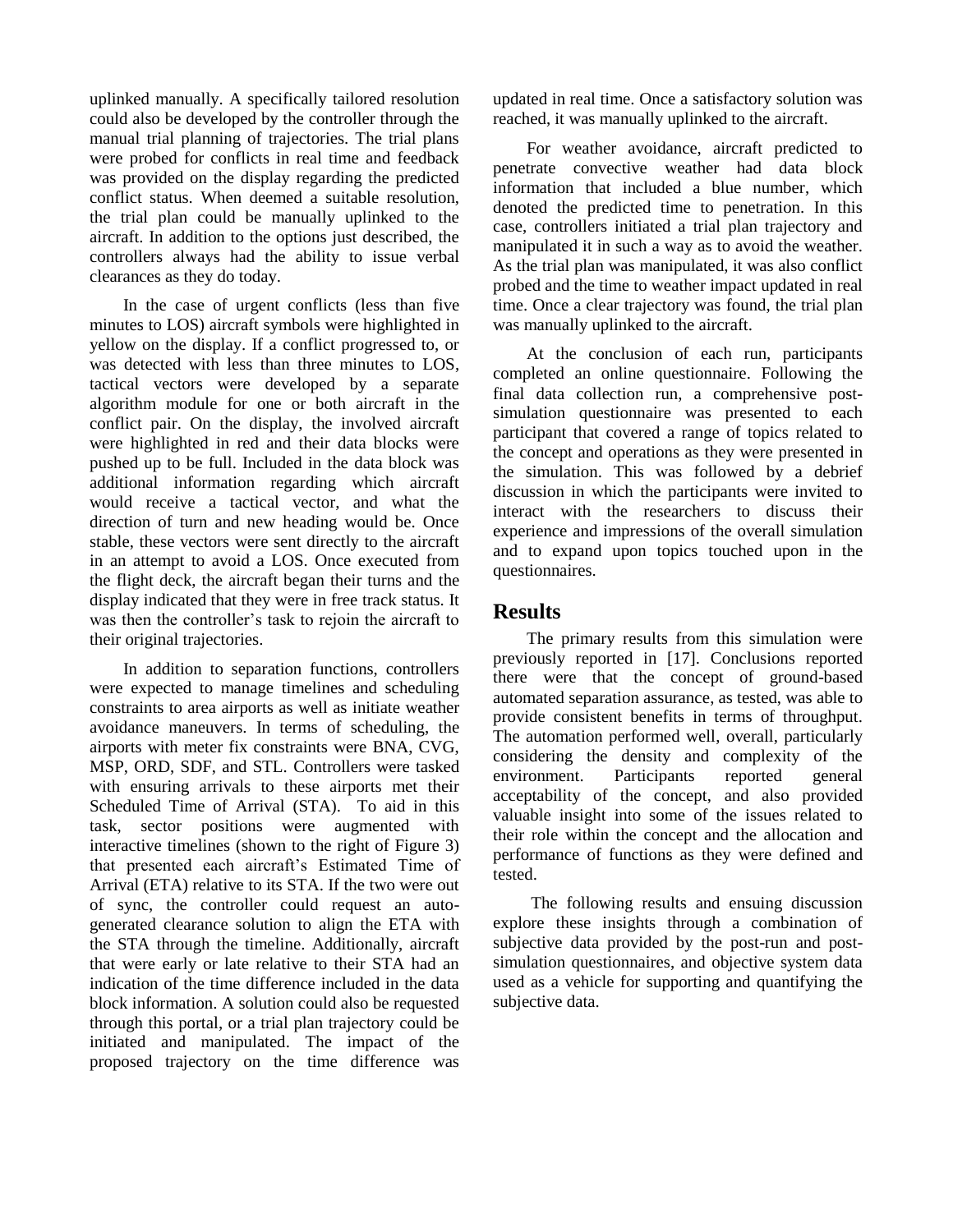#### *Role Acceptability*

A number of questions were asked of the participants regarding the functioning and use of the automation, as well as the distribution of roles in the simulation. Perhaps the most direct question posed was simply, "How acceptable was your role in this automated separation concept?" On an interval scale from one to five, with five representing highest acceptability, the mean response rating was 4.33  $(SD= 0.69)$  suggesting a high level of acceptability for the distribution of roles as they were presented and its operational feasibility.

#### *Automation Support and Performance*

In terms of the level of support provided by the automation, participants rated that it provided "reasonable" support  $(M= 3.89, SD= 0.58)$ . As the level of traffic increased throughout a run, participants also felt that they started to rely more on the automation  $(M= 4.67, SD= 0.49)$  and that, overall, they needed to place trust in the automation "often" ( $M = 4.33$ , SD= 0.59). An important part of this necessary trust and reliance was related to the automation's performance of separation assurance tasks. In terms of conflict detection, participants were asked, "How easy would it have been to determine whether a conflict between aircraft was imminent if you had not had the automation to assist you?" Participants responded that it would have been "almost impossible" without the automation (M= 1.44, SD= 0.70). When asked whether the automation solved an acceptable number of strategic conflicts, participants responded that it resolved a "reasonable" number ( $M = 3.50$ ,  $SD = 1.20$ ). A number of conflicts could not be solved strategically however. In such cases, a tactical conflict was presented to the automation for resolution. Acceptability ratings on the resulting tactical resolutions were less than ideal  $(M= 2.89, SD= 1.08).$ 

To gain a better understanding of these subjective responses, analyses were performed on related system data. While there were four separate conditions, for the purposes of this analysis the data was aggregated across conditions. This was in keeping with the presentation of subjective data at the concept level and allowed for the establishment of a relationship between the two data components. In an effort to show the differences in operational and system characteristics across the test airspace and to help explain some of the rather large standard deviations observed in subjective responses, much of the objective data that follows is separated and presented according to test sector.

The following subsections are divided into two main categories: Separation Assurance, and Function Allocation and Performance. Presenting Separation Assurance first serves as a prelude and provides some background to the latter category of results.

#### *Separation Assurance*

#### **Strategic and Tactical Conflict Detections**

Following from the questionnaire response regarding the "reasonable" number of strategic conflict resolutions, the number of strategic and tactical conflicts detected was examined. After all, for a conflict to be resolved strategically, it must first be detected as such. In this analysis, for a conflict to be counted it must have met the following criteria: predicted LOS within one of the test sectors, greater than 12-second duration, and more than two consecutive conflict probe reports with less than a 90-second gap between reports. According to this classification scheme, conflicts between the same aircraft pair that were separated by more than 90 seconds and lasted for more than 12 seconds each were counted as two separate conflicts. In addition to these criteria, for a conflict to be classified as strategic, its initial predicted time to LOS needed to be three minutes or greater. In turn, less than three minutes to LOS was classified as tactical.

In this simulation, a total of 2,819 conflict detection events were recorded over the course of 96 sector hours (12 simulations hours multiplied by eight- the number of test sectors). Of this total, 2,458 (87%) were classified as strategic detections, and 361 (13%) as tactical. Figure 5 presents the distribution of conflict detections across the test sectors where it can be seen that the overall number and relative contributions of detection types varied quite a bit between sectors. At the extremes, sector ZKC 29 had relative contributions of strategic and tactical conflict detections at 92% and 8% respectively, whereas ZKC 98 had 81% of conflicts detected strategically and 19% tactically. Differences such as these were likely the drivers behind the large standard deviation observed in the responses to the strategic conflict resolution item from the questionnaire.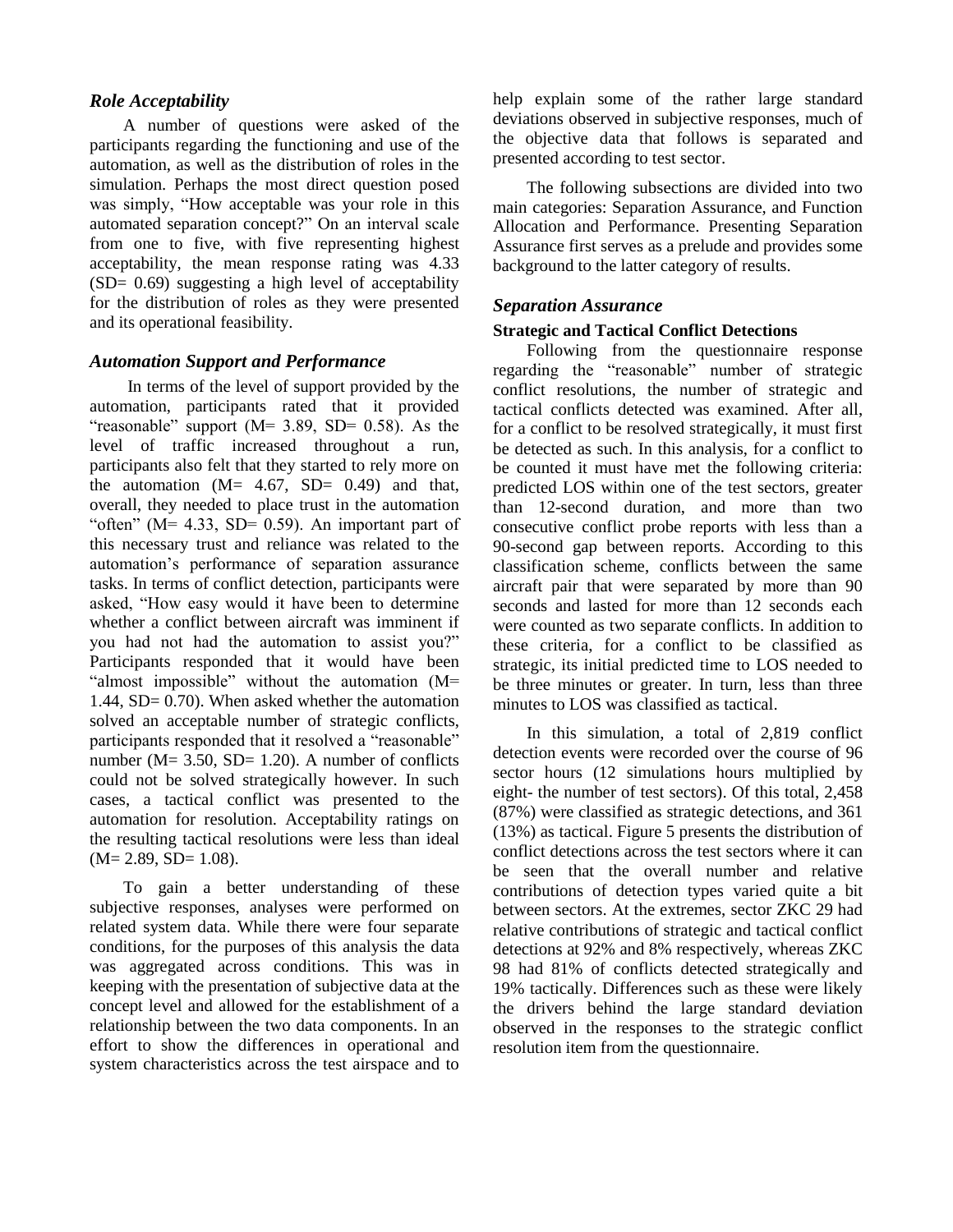

#### **Figure 5. Total number of strategic and tactical conflict detections per sector**

#### **Conflict Characteristics**

Further analyses were conducted on the conflict detection data to gain a better understanding of the characteristics and potential contributors. Of specific interest was the role that transitioning aircraft may have played in the detection of strategic and tactical conflicts. This was an area of interest because transitioning aircraft have a greater amount of uncertainty associated with their trajectories relative to aircraft at level flight. It is therefore likely that automation (e.g., conflict probe and resolution automation dependent on its information) performance is impacted by such uncertainty.

To examine this impact and the relative contributions of transitioning aircraft to strategic and tactical conflict detections, the two categories were further divided according to conflicts involving level and transitioning aircraft. The classification scheme used for the two categories was Level-Level in which both aircraft were predicted to be at level flight at time of LOS, and Transitioning in which at least one aircraft was predicted to be climbing or descending at time of LOS.

With respect to strategic conflict detections, of the 2,458 total, 1849 (75%) were classified as Level-Level and the remaining 609 (25%) involved transitioning aircraft. Figure 6 presents these results separated out by sector where it can be seen that some sectors (e.g., ZKC 98) had greater numbers of conflicts involving transitioning aircraft than others. This is due to the fact that some sectors had arrivals and departures to nearby airports as part of their traffic mix.

In contrast to the overall 75% Level-Level and 25% Transitioning composition observed for strategic conflict detections, the makeup of the tactical conflict detections was a near reversal. Of the 361 tactical detections, 134 (37%) were classified as Level-Level and 227 (63%) were Transitioning. This reversal is most evident when comparing the two panels of Figure 6.

From these results, it is clear that there are inherent difficulties in detecting conflicts strategically that involve transitioning aircraft. This is particularly important in the type of environment tested in this simulation in which aircraft were cleared for their arrival and departure transitions without controller involvement or awareness.



#### **Figure 6. Relative contributions of level and transitioning aircraft to strategic and tactical conflict detections**

#### **Tactical Conflict Resolutions**

When a conflict was either detected with or progressed to less than three minutes to LOS, a tactical vector was generated and uplinked via Data Comm to one or both aircraft in the pair. Throughout the study, a total of 508 tactical vectors were issued. Figure 7 presents a breakdown of the relative numbers between the test sectors with further categorization according to the magnitude of heading changes involved. This was included simply to get a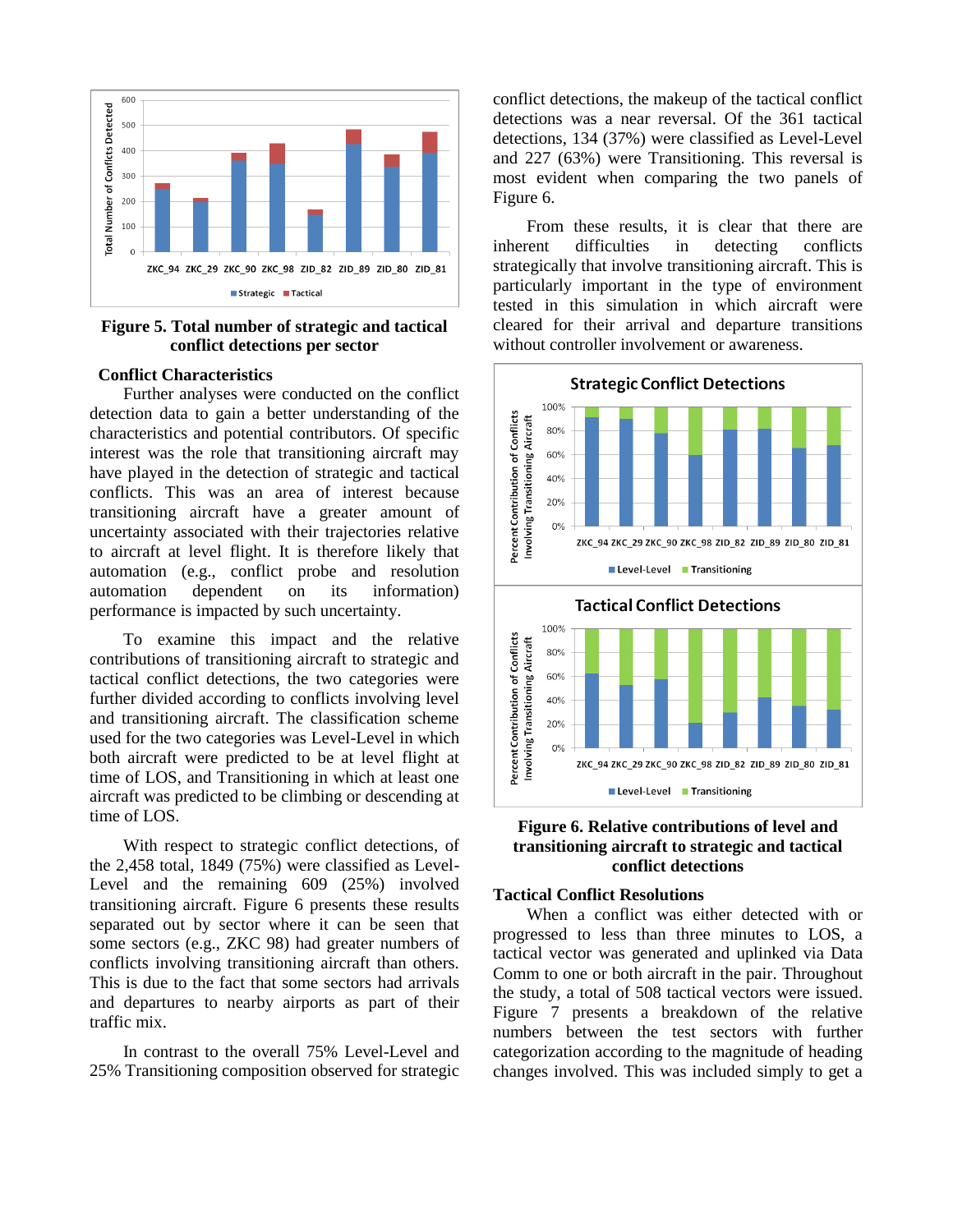sense of the types of clearances that were generated by the tactical resolution algorithm. Of the total number, 51% of the vectors were between 30 and 60 degrees, 30% were less than 30 degrees, 15% were between 60 and 90 degrees, and 4% involved turns of 90 degrees or greater. It is worth pointing out that the issuance of these tactical vectors is heavily dependent on the information supplied by the conflict probe. Based on that, the closer an aircraft pair was to time of LOS (or the later a conflict was detected), the more extreme the required heading change was to avoid the LOS.



#### **Figure 7. Total number of tactical vectors issued per sector with a breakdown of heading changes**

From the post-run questionnaire, the acceptability ratings for the tactical resolutions were rated at  $(M= 2.89, SD= 1.08)$ , which translated to "sometimes acceptable." Comments provided by participants later in the questionnaire shed some light on why the ratings were fairly low. One participant mentioned that they "got frustrated with the [automation] turning aircraft right when the aircraft is in a left turn to get back on course and avoid traffic." Another noted that, "when an aircraft was stopped in its descent due to traffic, [the automation] would still turn the level crossing traffic. This would compound the problem because the two would not cross but go off on a heading that would need to be corrected. They would also alert with more aircraft." Echoing this statement, another participant remarked that, "some of the [tactical vectors] turned the aircraft into each other with LOS. Then, as they were in free track, they alerted with other aircraft and it just continued."

These comments and others like them allude to the idea that the tactical resolutions themselves were not necessarily the issue, but that the timing, complexity of environment at time of clearance, and lack of control over the situation and automation by the controller were. These factors have implications for controller/automation responsibility and requirements that will be discussed later in the paper.

#### **Losses of Separation**

Despite the strategic and tactical auto resolvers working in conjunction with the controllers' efforts, a number of losses of separation still occurred. Over the course of the simulation, a total of 42 LOS events were recorded. Of those, 34 were classified as Operational Errors (closest point of approach (CPA) less than 4.5 nautical miles (NM) laterally and 800 feet (ft) vertically), and the remaining eight as Proximity Events (CPA between 4.5 and 5.0 NM laterally and less than 800 ft vertically).

A more detailed description of the LOS events can be found in [17]. Data presented here are the result of examining these events in terms of issues related to conflict detection, conflict characteristics, and tactical resolutions.

The first concern addressed was the type of conflicts that preceded the eventual LOS with the intent of being able to categorize the LOSs according to those that began as a strategically or tactically detected conflict. This involved a comparison of the LOS events with the conflict detection data presented earlier in the Strategic and Tactical Conflict Detections subsection. Each aircraft pair involved in a LOS was searched for in the conflict detection data set for a match. Results from this effort were that no matches were found that progressed directly from a strategically detected conflict to a LOS; all events classified as a LOS were either initially detected with less than three minutes remaining or not detected at all (at least according to the criteria set out for categorization as a detected conflict).

Similar to the conflict detections reported earlier, further analysis was performed on each LOS event to understand the relative contributions that level and transitioning aircraft might have made. As shown in Figure 8, the majority of LOS events (69%) involved at least one aircraft in transition. This is not necessarily surprising given that it is close to the proportion of transitioning aircraft in tactically detected conflicts (63%). However, it does reinforce the importance of trajectory uncertainty and the need to account for it in some way.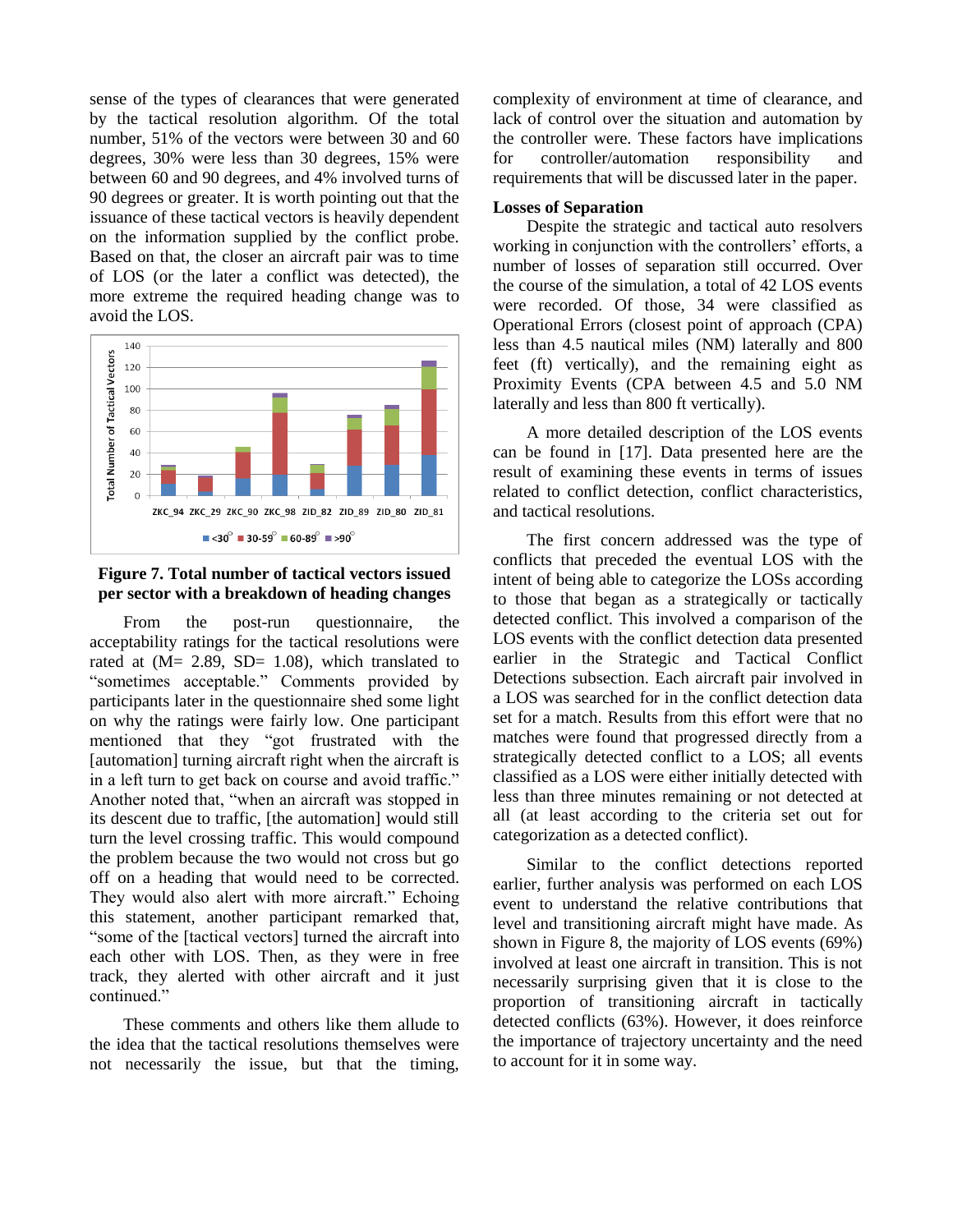The final analysis performed on LOS data investigated how many of the events had an association with the automated tactical conflict resolver. This was done because the purpose of that safety layer is to avoid a LOS, so it was a way of examining its performance. What was found through this analysis was that of the 42 LOS events, 22 (52%) involved a tactical vector in some way. This meant that in half of the cases, the issuance of an automated tactical vector either caused or failed to avoid an imminent LOS. This is not, however, an indictment of the underlying algorithm or its functioning because there are a number of variables that affected its performance (e.g., late conflict detections, controller interactions, etc.). This result simply points to additional areas that need to be considered as the concept matures.



**Figure 8. Contribution of level and transitioning aircraft to LOS events**

#### **Responsibility**

With the automation allocated the strategic and tactical separation assurance functions and the controller managing by exception, the question of responsibility arises. One questionnaire item asked the participants, "Should you become the responsible party when you intervene in a conflict?" Of the 18 response opportunities, 16 were "Yes" responses and the remaining two were non-responses. However, later comments provided by the participants revealed that this was not such a clear-cut issue.

Some comments were in firm support of the responses. For example, regarding controller responsibility, one comment read, "Absolutely. This is why you are there: to monitor the automation and to solve conflicts that it can't." Other comments such as, "Yes, the controller should be responsible for their actions," and, "The controller should shoulder

the ultimate responsibility for the sector," provided further support.

However, comments such as, "I believe if you have enough time to fix the problem, the controller is responsible," begin to show that there are perhaps conditions on the responsibility. Following from this comment are others that are more explicit. Examples are, "If the computer can't come up with a resolution and asks you to but there isn't an out then I don't see how you can place blame/responsibility on the controller," and, "If you issue a control instruction, you are responsible. If the computer issues a control instruction, it is responsible. So, if you are responsible to solve the confliction when the computer cannot, then you are responsible. However, if the computer only gives you a minute or two to resolve the situation, that is a VERY grey area."

These valuable comments point out that the issue of responsibility is an important one that will likely need to be considered very carefully. Vital to this area is the performance of the automation in its assigned tasks. While the automation did perform well, in general, a number of areas for improvement were discovered. These will be discussed following the completion of the results.

# *Function Allocation and Performance*

#### **Task Distribution**

Table 1 outlines the function allocation as it was defined and tested in this simulation. To understand how that translated to actual performance of those functions and associated tasks, the number of clearances sent via Data Comm were counted and categorized according to their source. Few, if any, voice clearances were transmitted and therefore not pursued.

Over the course of the simulation, a total of 7,296 clearances were uplinked to aircraft. The initial approach to categorizing these clearances was to separate them according to those initiated by the tactical vector automation, conflict resolution automation, and the controller. Figure 9 presents the overall distribution of these clearances according to test sector. Of the total, 508 tactical vectors were issued by the automation, which accounted for 7% of clearances. The automated conflict resolver was responsible for 1,729 clearances, which accounted for 24% of the total number. By far the largest source of uplinks was the controllers. A total of 5,059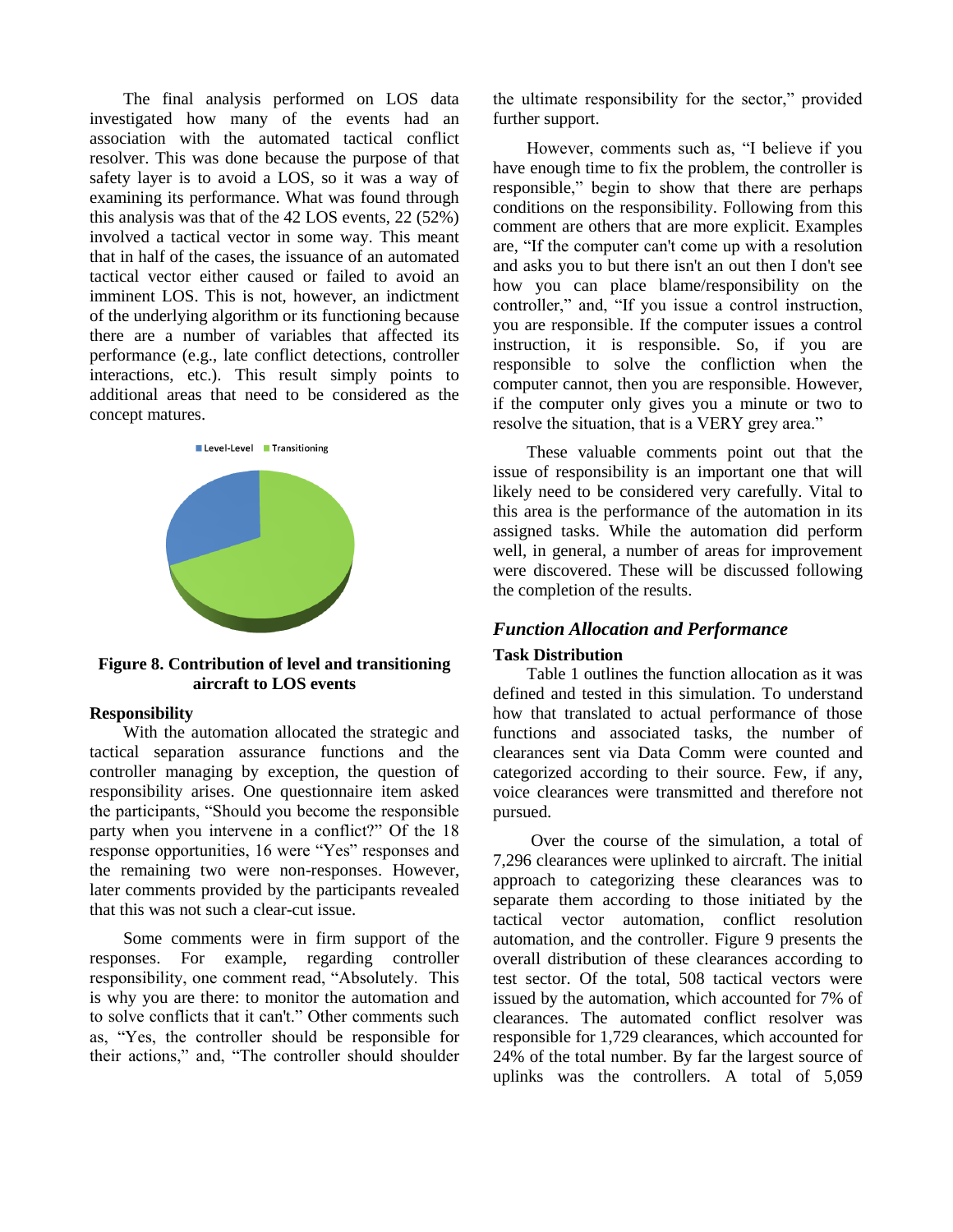clearances were uplinked by the controllers, which accounts for 69% of the total number and translated to approximately one uplink per minute.



#### **Figure 9. Total number of clearances issued by controllers, conflict resolution automation, and tactical vector automation**

#### **Controller Clearances**

The observation that the controllers were responsible for 69% of uplinks in the simulation initially came as a surprise given the levels of automation in place. To examine this result more closely, the clearances issued by the controllers were further broken down in order to account for the tasks that that they were in support of.

The task categories were defined according to those assigned to controllers and presented in Table 1. In addition to the conflicts, weather, scheduling, and trajectory management categories, an additional multi-purpose category was added for clearances that met the assignment criteria for more than one category (e.g., a clearance sent to an aircraft with both a trajectory conflict and predicted weather penetration). Assignment to each of these categories was mutually exclusive such that each individual clearance only existed in a single category.

Assignment was based on basic indicators from the output. Assignment to the conflict category required that the aircraft had an associated conflict aircraft at the time of uplink. For weather assignment, the aircraft required an associated weather penetration prediction at time of uplink. For assignment to the scheduling and trajectory management categories, defining the relevant criteria to use was more difficult. For scheduling, a combination of data was used to base assignment (e.g., interaction with timeline for an aircraft just prior to uplink, associated speed assignments, improved ETA and STA alignment, etc.). The trajectory management category was basically for uplinks that did not meet any of the criteria for the other categories. Upon review of screen recordings, it appears as though many of these were for placing off track aircraft back onto their routes and for route "fixing."

A great deal of time was spent trying to find the most relevant and completely accurate set of criteria for assignment to the scheduling category. Based on the difficulty encountered with that process, a caveat must be included here that there are likely a few clearances that appear in the scheduling category that belong in the trajectory management category and vice versa. This should not affect the overall trend however.

Figure 10 presents a breakdown of the clearances based on the categorizations just described on a per sector basis. Overall, out of the 5,059 clearances uplinked by the controllers, 393 (8%) were for conflict avoidance, 1102 (22%) were for weather avoidance, 2031 (40%) were for scheduling, 1101 (22%) were for trajectory management, and the remaining 432 (9%) were categorized as multipurpose.



#### **Figure 10. Controller-issued clearances per sector based on task**

Based on these results, it is apparent that scheduling made up the bulk of the controllers' taskload followed by weather avoidance and trajectory management. In this context then, the fact that 69% of uplinks in the simulation were from the controllers is not surprising given that the majority of their uplinks were in support of routine tasks that they were assigned.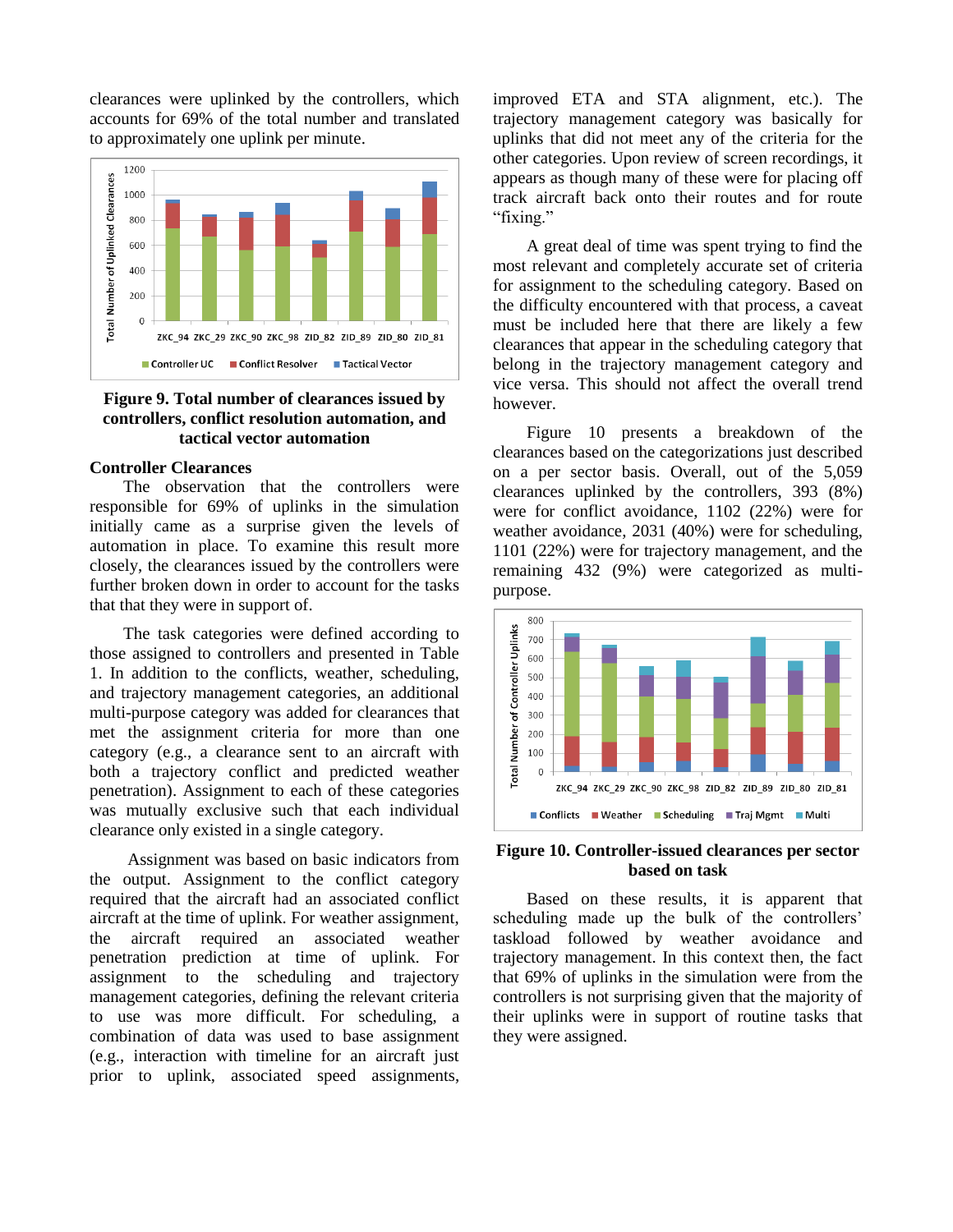#### **Desired Allocation**

Based on the observations and results regarding the clearances issued both by the automation and controllers, an additional item of interest was how the controllers felt about the taskload that they experienced and what they would change regarding the allocation of functions. This was addressed through questionnaire items that first asked the participants to rate their taskload from the run, followed by questions regarding whether there were tasks that they would have rather performed themselves or tasks they would rather have had the automation perform.

A total of 46 responses were obtained regarding taskload. If a participant responded that their taskload was "low" in the previous run, they were then asked whether there were tasks that they would have liked to perform themselves. Of the 46 ratings, 33 (72%) were low taskload responses. Of those 33, 16 (49%) did not respond that there were tasks they would have rather performed, which suggests that they were satisfied with the allocation of functions. Figure 11 presents the remaining 51% of responses (in blue). Clearly, the task that participants wanted the most control over was aircraft climbs and descents. This relates very closely to the previous findings on the difficulties that resulted from aircraft transitions. The next highest response for function reallocation was for the solving of short-term conflicts. This is, in some way, related to the previous response in that many of the tactical conflicts were the result of transitioning aircraft. By being able to control transitions, they would likely reduce the number of tactical conflicts. Additionally, some participants commented that they would have liked the ability to selectively turn the tactical conflict automation off in order to maintain firm control of the situation.

Of the 46 total ratings, 13 were high taskload responses for the previous run. These respondents were then asked which tasks they would have liked the automation to perform. The most popular response for this item was for the automation to put free track (out of conformance) aircraft back onto their routes. Recall that after every tactical vector, the participant was responsible for this (in addition to other times when an aircraft managed to deviate from its trajectory). When an aircraft was free track, it entered a state in which the conflict probe was limited to five minutes directly ahead. As touched upon in some of the previous comments, there were a number of times that an aircraft entering free track compounded an already difficult situation.



#### **Figure 11. Questionnaire responses for items related to the reallocation of functions**

The next most popular tasks that the participants would rather have had the automation perform were the trial planning and uplinking of weather and metering reroutes. This is not entirely surprising given that these were routine tasks that made up the majority of controllers' overall taskload.

For items in Figure 11 that have no response rating, the interpretation is that all participants asked either of the function allocation questions opted to keep the allocation consistent with what they experienced. This meant that participants were satisfied with the automation performing transfers of communication, and that there should be no automation involvement with the participants' display's range settings.

## **Discussion**

Through this simulation, an investigation was conducted into the function allocation between controllers and automation in a far-term environment for prolonged periods of time. This environment was constructed based on the concept of ground-based automated separation assurance, and included high levels of traffic in the presence of convective weather and scheduling constraints. The focus of this paper was to characterize the defined allocation of functions according to the system environment in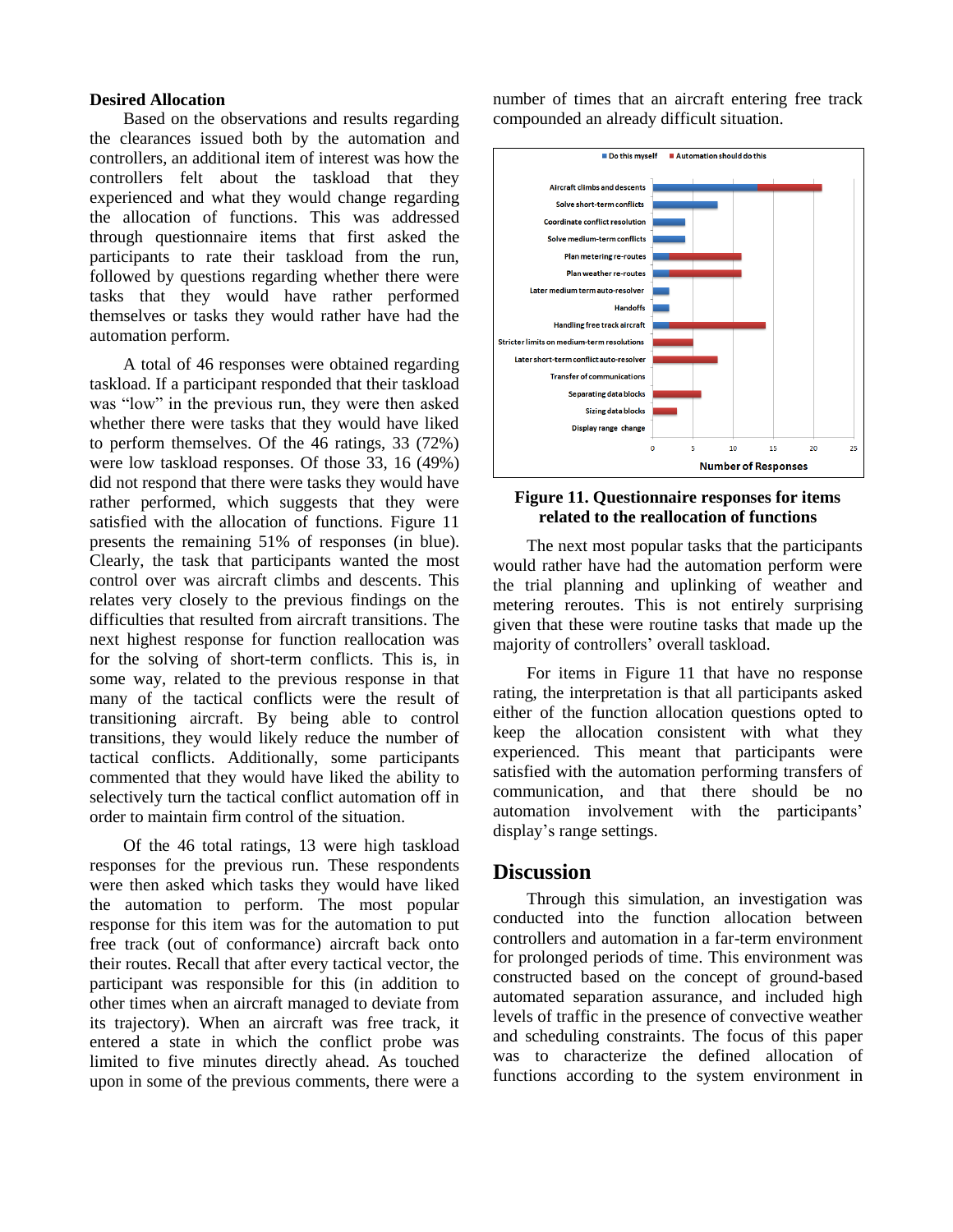which they were performed in addition to the performance and acceptability of assigned roles.

In this simulation, ground-based automation was responsible for the detection and resolution of strategic and tactical conflicts, detection of convective weather conflicts, trajectory planning assistance, and alerting of urgent problems. In contrast, the controller was responsible for monitoring the automation, resolving conflicts that the automation was unable to resolve, performing weather avoidance maneuvers, monitoring and maintaining schedule conformance, and placing free track aircraft back on track.

Overall, participants reported a fairly high level of acceptability for the function allocation as it was presented and tested. These positive ratings corroborate the operational feasibility of this paradigm, which was further supported by the findings in [17].

A significant departure from today's environment was that the automation was performing most of the separation assurance tasks. Given the complex environment in which the controllers were asked to operate, they reported that it would have been "almost impossible" to detect imminent conflicts between aircraft, and that they came to rely on the automation, placing trust in it "often."

In terms of conflicts, a total of 2,819 were detected by the automation: 87% were detected strategically (three minutes or greater to LOS) and 13% tactically (less than three minutes to LOS). When asked if the automation resolved an acceptable number of strategic conflicts, participants responded that a "reasonable" number were resolved. This suggests that there was room for improvement, particularly when 19% of the conflict detections in one sector were tactical.

To understand what contributed to the number of and responses to tactical detections, an examination of conflict cases was conducted. The focus of this examination was on how transitioning aircraft may have impacted the performance of the conflict detection automation. From this examination, it was found that, overall, 63% of conflicts classified as a tactical detection involved transitioning aircraft. Results for one sector in particular (ZKC 98) showed that 79% of its tactical conflict detections involved transitioning aircraft.

For those conflicts that had less than three minutes to LOS, an automated tactical vector was issued via Data Comm to one or both involved aircraft. When asked to rate the acceptability of the resulting resolutions, participants rated them as "sometimes acceptable." Subsequent comments revealed that they were sometimes "frustrated" with this automation over the timing of its resolutions, their lack of control over its functioning, and the additional problems that free track aircraft would occasionally cause following a tactical vector. Taking these issues into account, one participant perhaps summed it up best when they said simply, "The [tactical conflict] automation is good, it just needs to be tweaked a bit to be more practical to work with."

Despite a tactical safety layer being in place, 42 LOS events still occurred. An examination of these 42 cases revealed that they all involved late detections, 69% of the cases involved transitioning aircraft, and in half of the cases, the tactical conflict automation either contributed to or failed to prevent the LOS.

Aside from their contributions to LOS events, late conflict detections and the problems stemming from them provoked a range of responses to the question of responsibility. While all of those that responded felt that the controller should be responsible after intervening in a conflict situation, some provided qualifications to those responses through their follow-on comments. These comments tended to question the correctness of assigning responsibility to the controller if the automation could not resolve a situation, leaving little to no time for them to react. This is certainly an important issue, and one that is outside the scope of this paper.

Taken together, these results show that the uncertainty inherent in transitioning aircraft is a critical issue for the safety of an automated system. This provides firm support for the findings in [18], where it was reported that late conflict detections resulting from aircraft in transition (climbing in particular) were the "largest contributor" to LOS events. Addressing this concern would serve to reduce the number of tactical conflicts and likely improve the performance of the tactical conflict automation by providing it with more accurate information with which to operate. This would improve safety and possibly provide a means of being able to more concretely define the roles and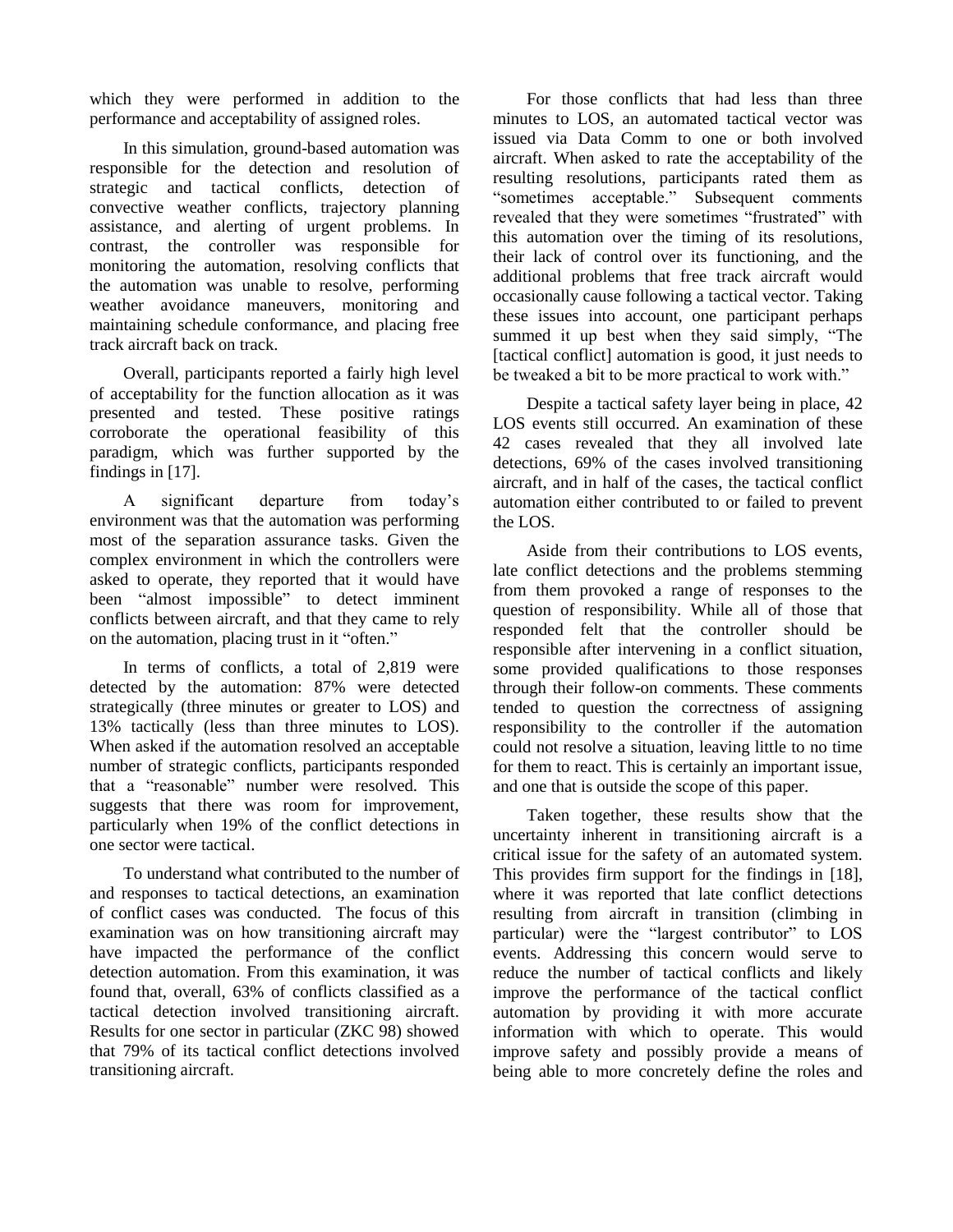responsibilities that the automation and controller should have.

Regarding the role of the controller as it was defined in this study, aside from monitoring the automation, they were allocated the tasks of resolving conflicts deferred by the automation, avoiding convective weather, monitoring and maintaining scheduling conformance, and placing free track aircraft back onto their routes. Through the performance of these tasks, the controllers were responsible for 69% of the 7,296 clearances uplinked over the course of 96 sector hours.

While the number of controller issued clearances may seem like a sizeable proportion, when asked about their perceived taskload, the majority (72%) of participants responded that they felt it was low. Thirty-five percent of the time, participants did not offer alternatives to the allocation of functions that were set forth, suggesting that they were satisfied with its structure. For those that did respond with changes to the allocation, the function that participants most wanted control over was that of aircraft climbs and descents. This is closely aligned with the results discussed previously regarding tactical conflicts and losses of separation. Transitioning aircraft played a significant role in the creation of each. It follows, then, that the controllers wanted to remove this concern by being able to maintain control of when and where aircraft could transition. The next function that respondents wanted to control, rather than the automation, was the resolution of tactical conflicts. From some of the earlier comments on their experience with the tactical conflict automation, an emergent theme from the participants was that they would have liked the ability to suspend its actions preemptively or have it turned off upon manual intervention. These capabilities are, in actuality, part of the Advanced Airspace Concept. However, they were not implemented in this study as an intentional experimental design decision.

Over the course of the study, it was found that the total number of controller issued clearances was made up largely of scheduling related uplinks followed by weather avoidance and trajectory management. For those participants that rated their taskload as high, they were asked which tasks they would rather have the automation perform. Not surprisingly, the tasks selected most frequently for automation's responsibility were those three. Placing free track aircraft back onto their trajectories was the most commonly selected task for automation to perform. This echoes some of the earlier comments from participants in that free track aircraft could cause a cascade of subsequent problems and complexity that were difficult to recover from. This was due to the limited conflict probing and uncertainty associated with their trajectories in the presence of high-density traffic and convective weather. Having the automation take care of this task would likely prevent these types of cascading situations from occurring.

### *Next Steps*

Since the completion of this study, efforts have been underway to address some of the issues previously highlighted. Work has been performed on refining the conflict resolution algorithms from both the strategic and tactical domains, and performance testing is currently being performed. A function has also been implemented within the MACS software for free track aircraft to automatically regain their tracks without the need for controller involvement. Additional work has also gone into the convective weather probing and resolution capabilities in an effort to improve upon earlier versions.

# **Conclusion**

The concept of ground-based automated separation assurance and the allocation of functions as tested in this simulation had a high level of acceptability among the participants. However, if the automation is expected to perform the safety critical task of separation assurance impeccably, then improvements are necessary in the areas of trajectory prediction and tactical responses. Work is currently underway to address these and other issues relevant to the progression of the overall concept. Although there are important issues that will need to be worked out along the way, based on the results presented here and the work being performed in response, the concept holds promise for a safe and effective air transportation system of the future.

# **References**

[1] Inagaki, T., 2003, Adaptive Automation: Sharing and Trading of Control, Handbook of Cognitive Task Design, Chapter 8, pp. 147-169.